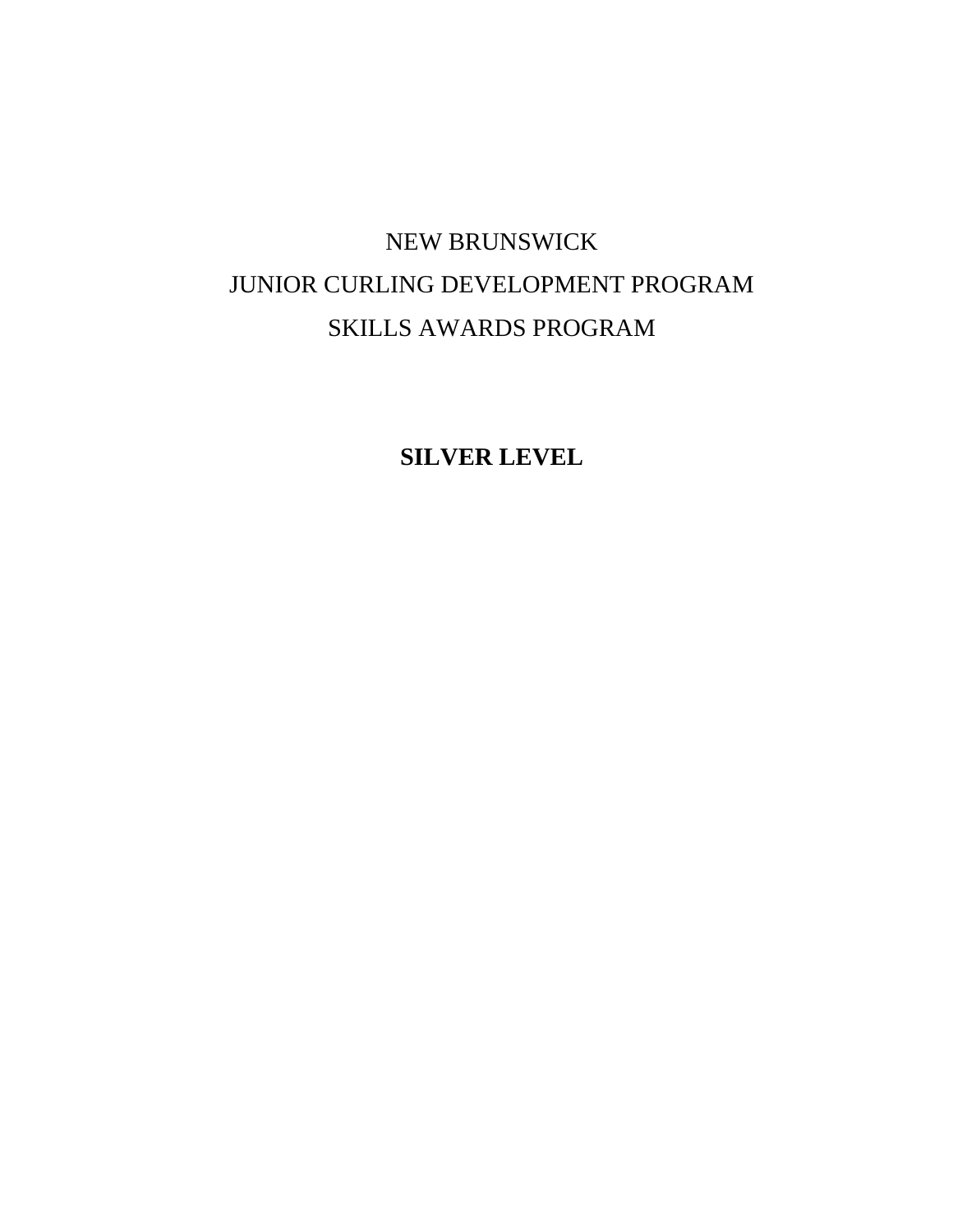## New Brunswick Skill Awards Program

#### Silver Level Exam

The objective of the Silver level is to assess the curlers understanding of the game of curling at an advanced level. The Silver level will expand on and add to the skills gained by the Bronze level to better prepare the curler for success at the Gold level.

To successfully complete the Silver level the curler must complete a written exam of 20 multiple choice questions on various aspects of the game. On the exam all questions must be answered and a 70% mark achieved in order to pass. You will be given 15 minutes to complete the exam.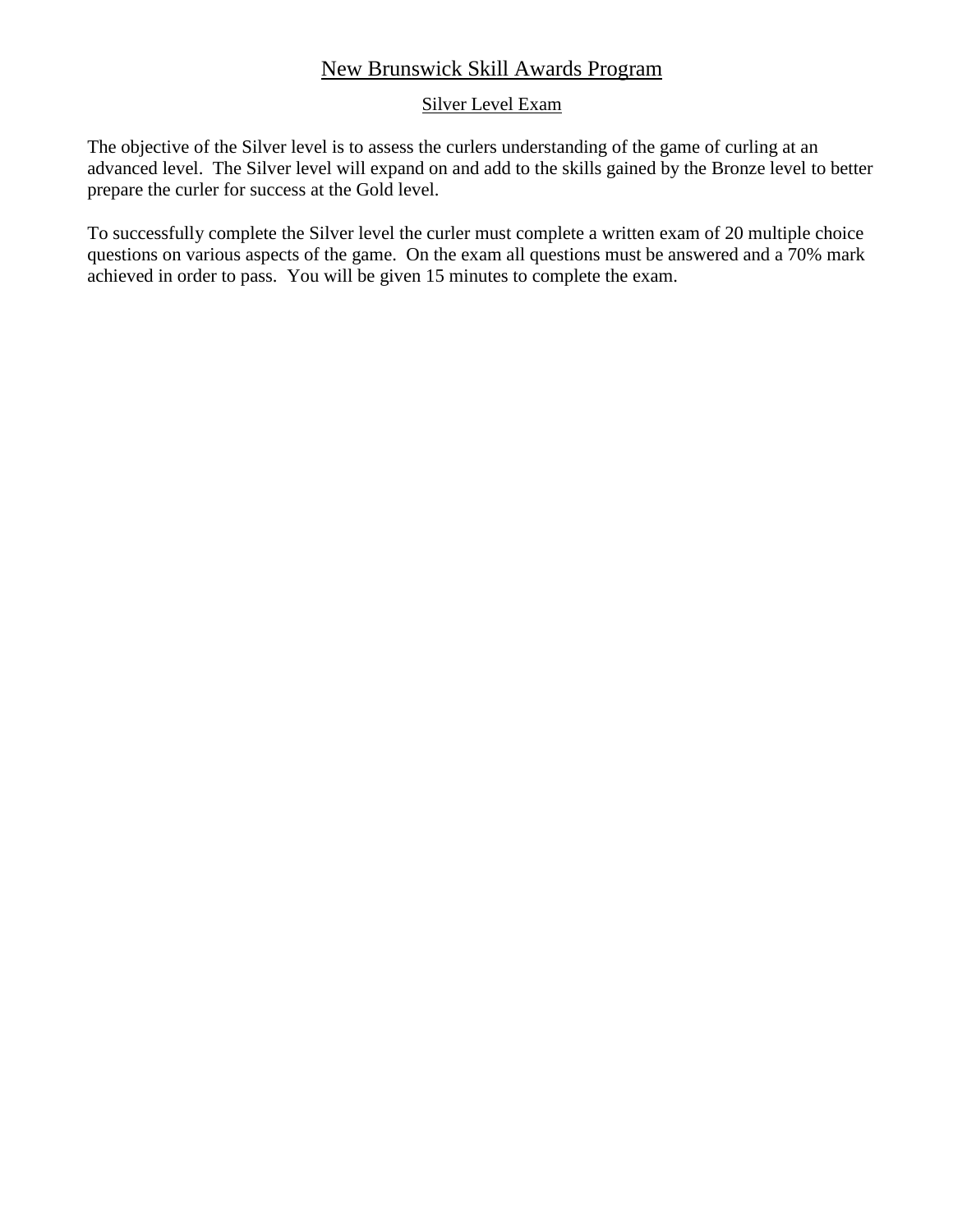# New Brunswick Skill Awards Program

Silver Level Exam

| Name:    |  |
|----------|--|
| Address: |  |
|          |  |
|          |  |

## *Circle the letter beside the correct answer.*

- 1. If you touch a moving stone while brushing you must \_\_\_\_\_\_?
	- a. Stop the stone as soon as you touch it.
	- b. Not tell anyone and hope they did not notice.
	- c. Allow the stone to come to rest and then tell the other team that you touched it.
- 2. According to the rules of curling, the proper brushing technique is \_\_\_\_\_\_?
	- a. 2-feet in front of the stone.
	- b. Motion from side to side.
	- c. So that debris is left in the path of the rock.
- 3. The free guard zone is the area between the hog line and the \_\_\_\_\_?
	- a. Back-line
	- b. Tee-line
	- c. Tee-line excluding the house
- 4. The maximum number of stones a player can throw in an end is  $\frac{1}{2}$ ?
	- a. 2
	- b. 3
	- c. 4
- 5. Open, clean, conservative and defensive are usually terms associated with the  $\overline{?}$ 
	- a. Draw-game
	- b. Takeout-game
	- c. Finesse-game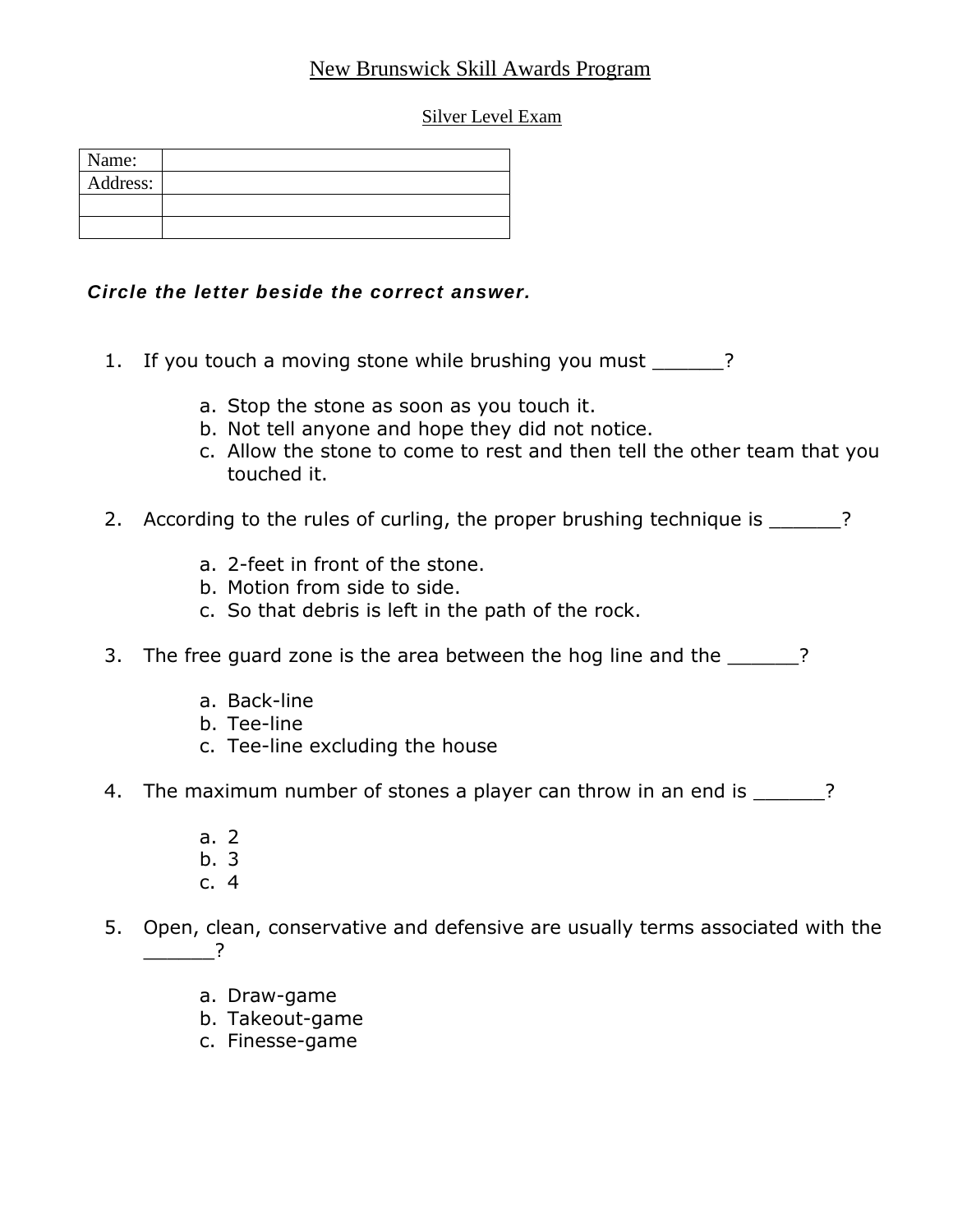- 6. What is the name of the Canadian Men's Curling Championships?
	- a. The Tim Hortons Brier
	- b. Scotties Tournament of Hearts
	- c. The Canada Cup
- 7. An example of poor sportsmanship is \_\_\_\_\_\_?
	- a. Shaking hands before a game.
	- b. Shaking hands after a game.
	- c. Not shaking hands before or after a game.
- 8. And "End" is considered to be completed when what happens?
	- a. Eight rocks have been thrown.
	- b. Each team has thrown eight rocks and decided a score.
	- c. When the coin is tossed.
- 9. The player, who determines the strategy, reads the ice and directs the play for their team is called the \_\_\_\_\_\_?
	- a. Lead
	- b. Second
	- c. Skip
- 10. Brushing reduces the friction between the ice and the stone allowing the stone to \_\_\_\_\_\_?
	- a. Slow the rock down
	- b. Speed up
	- c. Maintain the momentum longer
- 11. To become an effective brusher the curler needs to develop \_\_\_\_\_\_?
	- a. A good back swing
	- b. Endurance, speed, and pressure
	- c. Attitude and strength
- 12. Failure to warm up before a game or practice can lead to \_\_\_\_\_\_?
	- a. Muscles which perform efficiently and are free of injury.
	- b. Superior strategy techniques
	- c. Muscle discomfort, poor performance and injury.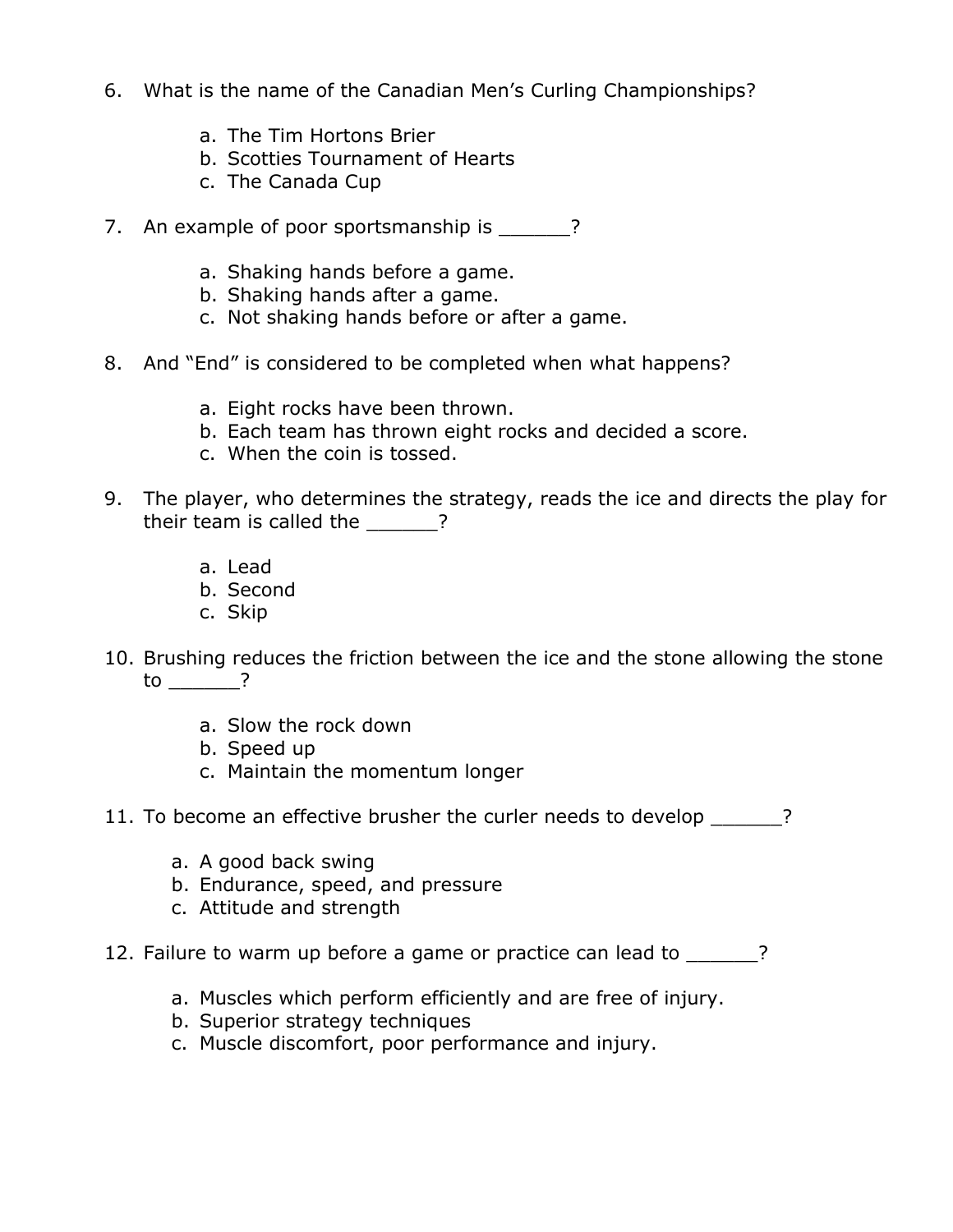- 13. A curling competition comprised of a number of events usually played over a weekend is called a **with 2**?
	- a. Round Robin
	- b. Bonspiel
	- c. Brier
- 14. The delivering team is the team who is  $\qquad$  ?
	- a. Not in the process of throwing the stone.
	- b. In control of the house and is next to throw.
	- c. Waiting for you to finish your game.
- 15. Any stationary stone located in the free guard zone shall not be removed from play until after the 2
	- a. Second stone of the end.
	- b. Third stone of the end.
	- c. Forth the stone of the end.
- 16. The curling stone weights approximately?
	- a. 27 pounds
	- b. 44 pounds
	- c. 63 pounds
- 17. A curler throwing the stone with his right hand must throw from the hack on which side of the center-line?
	- a. The right side of the center-line
	- b. The left side of the center-line
	- c. Whichever side they choose
- 18. What is the name of the Canadian Women's Curling Championships?
	- a. The Continental Cup
	- b. Scotties Tournament of Hearts
	- c. World Series of Curling
- 19. In the six factors that influence shot selection and strategy "F.E.S.R.A.I". What does the "A" stand for?
	- a. Action
	- b. Ability
	- c. Attitude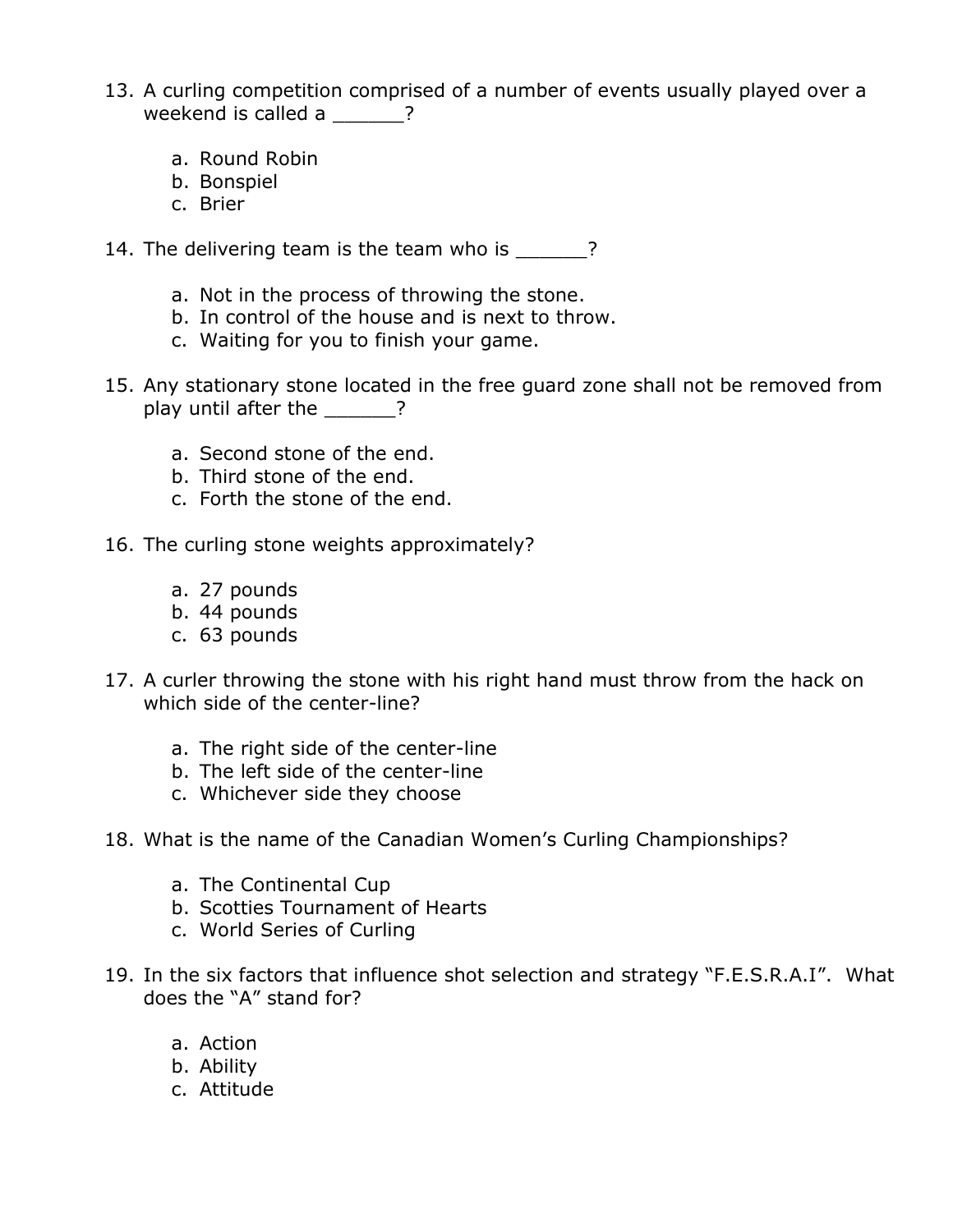20. What is the composition of a team Mixed Doubles curling team?

- a. Two Women
- b. One Woman and one man
- c. Two Men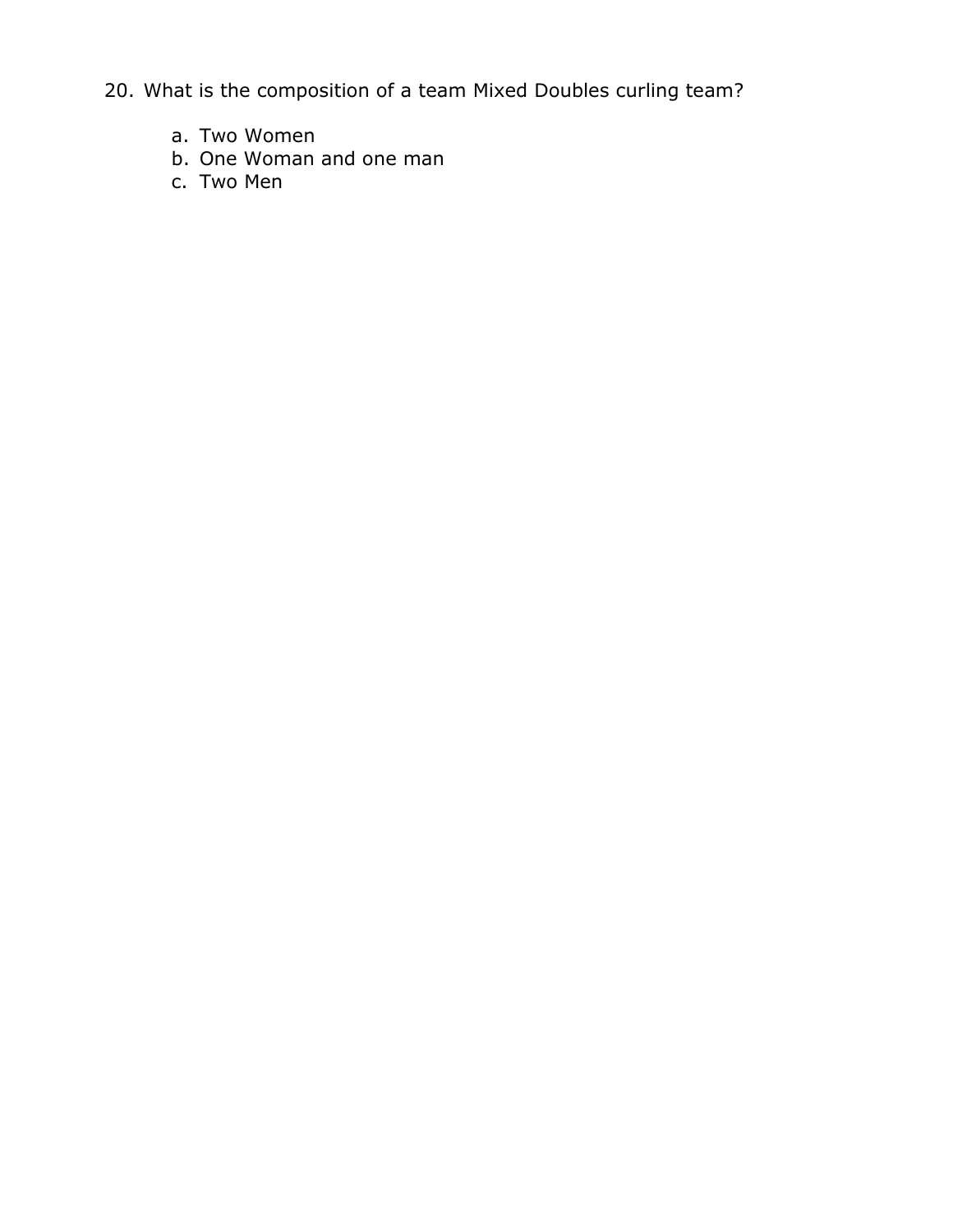# New Brunswick Skill Awards Program

## Silver Level Exam



#### **Shot #1: Freeze**

Place stone #1 full back 8-foot just biting the 4-foot ring splitting the center-line.

Choice of turn.

2 Points — If shooter lies in front and within 2-feet of stone #1. Or. A bump of stone #1 of no more than 2-feet.

1 Point – If shooter lies in the house over 2-feet in front of stone #1 with both stone in play.



## **Shot #2: Double Take-out**

Place stone #1 on the edge of the 4-foot, touching the tee-line and half in the 4-foot. Place stone #2 on the opposite side of the house inside the 4-foot line, 6 inches behind the tee-line and half in the 4 foot.

Choice of turn.

*Note: The stones would need opposite placement depending on the choice of turn.*

2 Points — If both rocks are removed. Shooter dos not need to stay.

1 Point — If there is contact and removal of stone #1.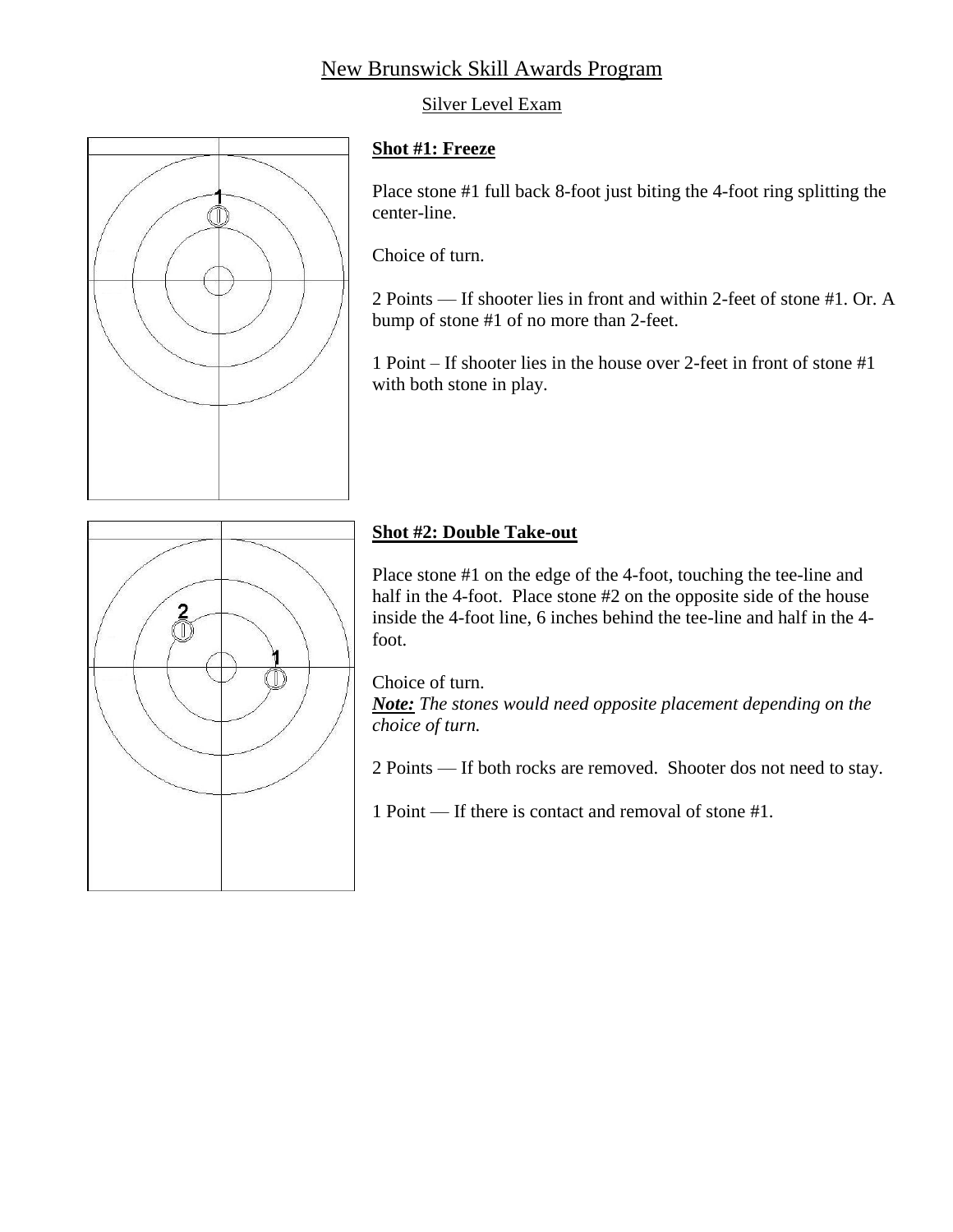## Silver Level Exam



# **Shot #3: Peel**

Place stone #1 3-feet off the center-line and halfway between the top of the House and the Hog-line

Choice of turn.

*Note: The stones would need opposite placement depending on the choice of turn.*

2 Points — If there is contact and removal of stone #1 and the shooter rolls out of play.

1 Point — If there is contact and removal of stone #1 and shooter stays.



# **Shot #4: The Takeout**

Place stone #1 halfway between the house and the hog-line touching the center-line on one side. Place stone #2 in the back 8-foot touching the 4-foot splitting the center line.

Choice of turn. *Note: The stones would need opposite placement depending on the choice of turn.*

2 Points — If the shooter passes through stone #1 and #2 without touching them.

1 Point — If the shooter makes contact with either stone #1 or #2.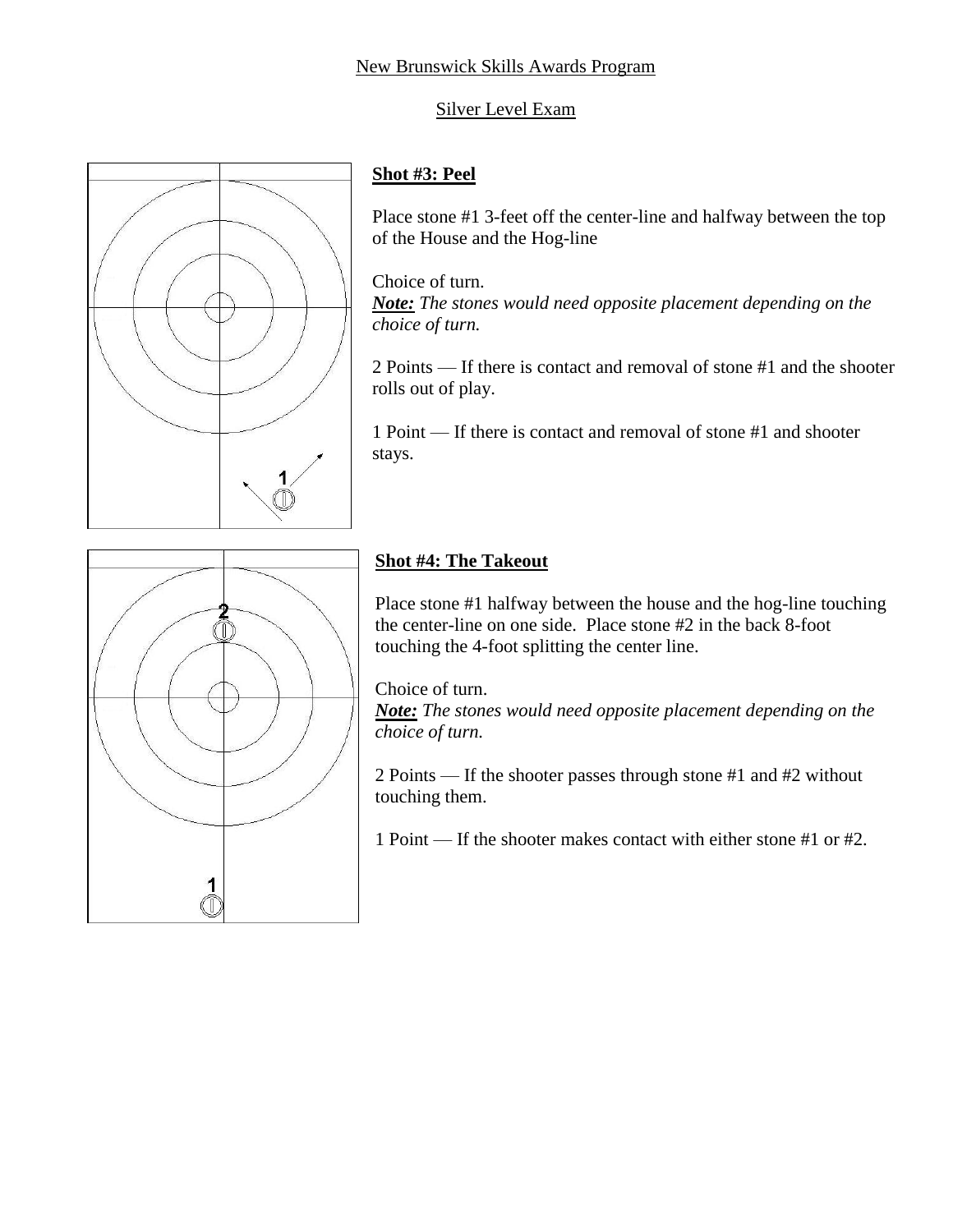## New Brunswick Skills Awards Program

## Silver Level Exam



## **Shot #5: Thru the Port**

Place stone #1 just biting the center-line and stone #2 about 4-feet away on the opposite side of the center-line. Place both stones about 4-feet from the top of the House.

Play the clockwise turn to stone #1 and the counter-clockwise turn to stone #2.

*Note: This is opposite for left-handed curlers.*

Choice of turn.

2 Points — If shooter touches the placed stone and lies shot.

1 Point — If the shooter touches the placed stone and lies second shot.